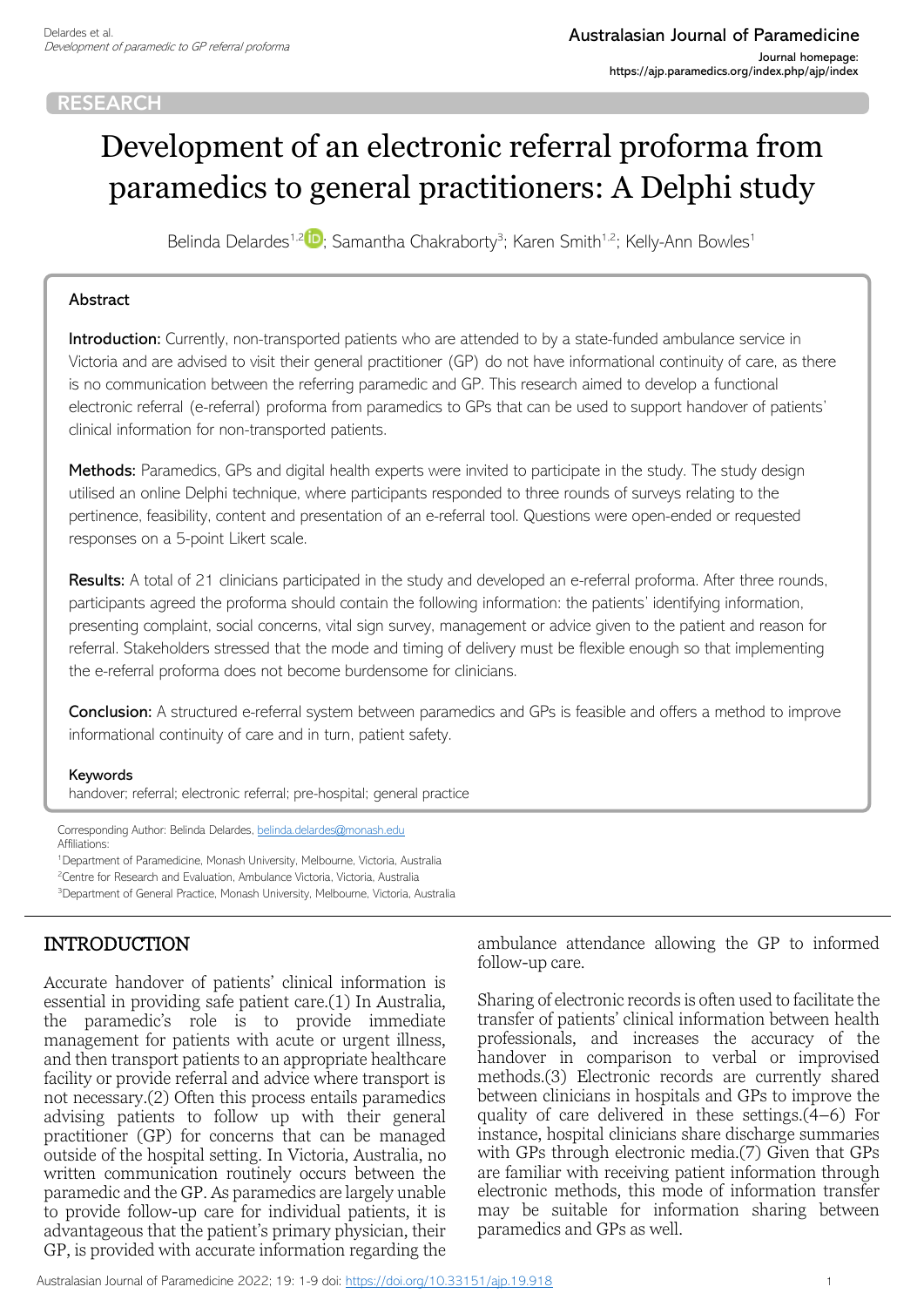In Victoria, electronic patient care records (ePCRs) are currently written for each patient attended to by the ambulance service; however these records are not routinely electronically shared with other healthcare professionals as part of a handover process. At present, when a patient is transported by ambulance to a hospital, the patient's ePCR is printed at the hospital or sent electronically and given to emergency department (ED) staff to supplement the face-to-face handover. For the patients who are not transported to a hospital, there is no handover to the patient's care team at all, and the ePCR is not shared with any healthcare professional. Distributing an electronic referral (e-referral) created from the ePCR to the GP offers a potential solution to this gap in the chain of patient-centred communication.

## Aims

The aim of this study was to develop a functional ereferral proforma that can be used to support clinical handover of non-transported patients from paramedics to GPs. The necessary characteristics of the e-referral proforma were feasibility for use in-field, and acceptability to both paramedics and GPs.

# METHODS

## Design

This study was completed with an electronic Delphi technique. The study involved three rounds of electronic surveys with 'group feedback' provided to all participants between rounds. The Delphi technique was chosen as it is a well-established methodology to gain consensus from expert opinions within healthcare research.(8–10) Ethical approval for this study was obtained from the Monash University Human Research Ethics Committee (HREC ID: 2019-16818-30584).

## Participants

Purposive sampling was used to recruit participants. To ensure that participants had the skills and experience to act as an expert for this topic, participants were required to have at least 12 months' clinical experience in either their paramedic or GP role. There were no formal exclusion criteria. Attention was given to ensure diversity in metropolitan and rural locations for work, and years of clinical expertise. Participants were asked to use the Australian Bureau of Statistics' Index of Relative Socio-economic Advantage and Disadvantage (IRSAD) map to determine the socio-economic status of their workplace for assistance with the development of a diverse expert panel. While there is no specified number of participants required for the Delphi technique, a 2011 systematic review reporting on 80 studies using Delphi techniques in healthcare revealed a median of 17 participants per study with an interquartile range (IQR) of 11–31.(8) Recruitment for our study was aimed at securing 20 participants, which was selected to allow diversity in sex, experience and geographical location.

All communication between the research team and participants was conducted via email. Key subject matter experts were approached directly including a member of the ambulance service executive team, a member of the

ambulance service software team, a health department official and a digital health expert. Further clinical paramedic participants were invited by direct email based on random sampling of their employee identification number. Academic paramedics were invited via email distributed to all Monash University Paramedicine casual teaching staff. Email invitations were also sent to members of the Royal Australian College of General Practitioners (RACGP) e-Health Specific Interest Group with members of the Monash University Practice-Based Research Network strategically selected to ensure representation from geographic areas not otherwise represented.

## Surveys

The surveys distributed to participants comprised a combination of open-ended survey questions, as well as closed-ended decision making questions. Questions were initially developed based on a previously completed systematic review by the authors and their combined experiences in paramedicine and general practice.(3) The initial survey was then pilot tested by 10 paramedics and GPs, who were not involved in the study as researchers or participants, for readability and content validity. Modifications were made based on pilot testing feedback. Each of the three rounds was open for three weeks, with a one-week break between surveys. Participants were provided with a summary of responses between each round.

## Data collection

For the initial round, open-ended survey questions were used to gather background information about the perceived importance of implementing an e-referral proforma. Further rounds of the study were designed to refine the responses from the open-ended questions, to facilitate a consensus approach development of the ereferral proforma itself.

We evaluated the following aspects of an e-referral proforma:

- 1. Pertinence
	- Do GPs believe that receiving e-referrals would be beneficial to patient care?
	- Do paramedics believe that sending e-referrals to GPs would benefit patient care?
- 2. Feasibility
	- Would GPs take the time to read the ereferrals?
	- Do paramedics believe that sending e-referrals to GPs would be worthwhile?
	- Would GPs need extra training to interpret and utilise the e-referrals?
	- What effect would this have on paramedic workflow?
- 3. Content
	- What information should be contained within the e-referral?
	- What information should be excluded from the e-referral?
- 4. Presentation
	- How should the e-referral be shared?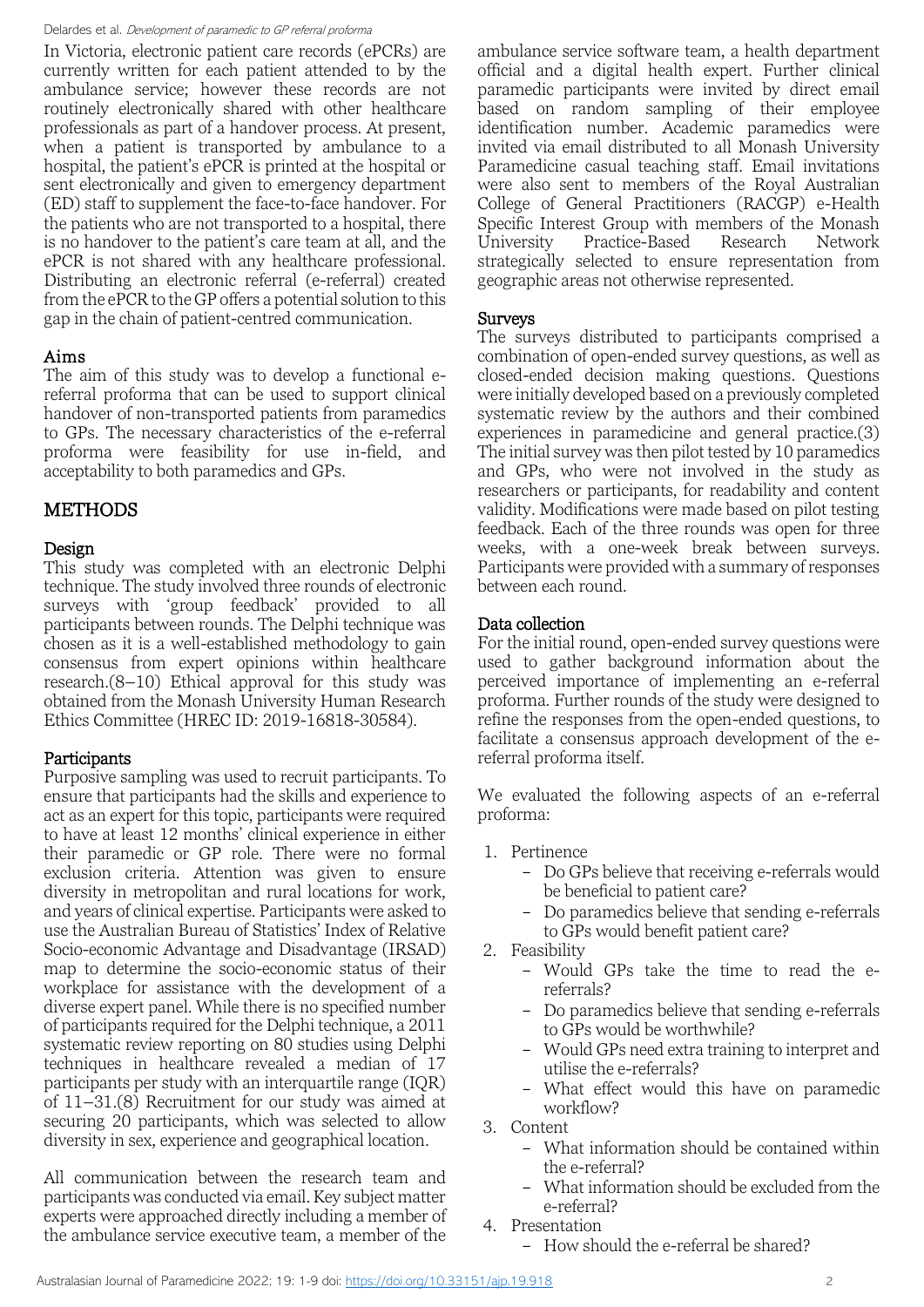- How long should the e-referral be?
- What timeframe should the e-referral be sent in?

#### Analysis approach

The analysis of question responses was dependent on the response's structure. Between the rounds, the surveys consisted of closed-ended binary and 5-point Likert scale questions as well as open-ended free-text questions. Binary responses were tallied using simple percentages, with >80% defined as consensus. For questions utilising a Likert scale response, consensus was defined as >80% agreement in the extreme two points on the Likert scale (ie, >80% 'agree' or 'strongly agree' OR >80% 'disagree' or 'strongly disagree').(8) Qualitative responses underwent inductive content analysis.

# RESULTS

## Participants

The number of clinicians recruited can be seen in Table 1. Demographic data for participants who consented but chose not to complete round one are unknown. Paramedic experience ranged from 1 to 23 years (median  $= 44$ ; IQR: 2–16 years), with GP experience ranging from 1 to 33 years (median = 16; IQR:  $8-20$ years). Key subject matter experts' experience in their current role ranged from 2 to 20 years (median = 9; IQR: 2–20 years). Using the 2019 Monash Modified  $Model$ , $(11)$  seven of the eight GPs identified their workplace as metropolitan, with one GP working in a rural location. Of the 10 paramedics, seven identified the branch where they most regularly started their shift as metropolitan, with three identified as rural.

## Pertinence

Pertinence was assessed in the initial and final rounds. In round one of the survey,  $87.5\%$  (n = 7) of GPs believed their management of patients would be influenced by receiving an e-referral from a paramedic. When asked how their management would be influenced in a freetext response area, four of the GPs reported that they would ask their practice manager to request a follow-up appointment with the patient following notification that an ambulance had attended and not transported. Three GPs responded that the clear clinician–clinician communication was more likely to convey important information. Two GPs reported that awareness that the patient was requesting ambulances for non-urgent matters would alter their management. When asked, as a free-text question, who was most likely to benefit from an e-referral system from paramedics to GPs, eight respondents felt elderly patients are most likely to benefit from the referral, five reported all patients, four identified patients with chronic health conditions including mental illness or addictions, three each reported patients with a non-English speaking background, patients with cognitive delays or low health literacy and one reported patients with poor social or family networks.

To assess the current usage of written handover from paramedics to GPs, GPs were asked in round one approximately how many patients per month they see who have been advised by a paramedic to follow up with them; six selected  $(0-5)$ , one selected  $(6-10)$ , none selected '11–30' and one selected '31+'. When asked how often these patients currently present with written information provided by the paramedic, most GPs (75%,  $n = 6$ ) said that their patients 'never' presented with written information provided by the paramedic.

It is important to note that in the initial round, respondents did raise a concern for the proportion of patients who do not have a regular GP. It was felt this would result in a cohort who would not benefit from the e-referral and therefore other options may need to be sourced for these patients.

To conclude the surveys in the final round, 14 of the 15 respondents believed that utilising the e-referral proforma proposed in this study is worthwhile. The participant, a GP, who voted 'no' stated '*email is an ineffective way of communication due to the plethora of dross that overloads the inbox*'.

## Feasibility

In round one, the majority  $(87.5\%, n = 7)$  of GPs reported that they would have the time available to read an e-referral sent by paramedics. Similarly, all but one participant, a paramedic, indicated that the e-referral system would not unreasonably affect their workflow or workload (94%, n = 17).

When asked in round one what additional training they anticipated would be necessary to help them interpret an e-referral summary from paramedics, half of the GPs replied they would not need any additional training as they are already familiar with receiving correspondence from a range of health professionals. Other suggestions included a one-page summary including acronyms often utilised by paramedics, and some example e-referrals. As a follow-up in round two, GPs were asked if they would like to receive a one-page summary, example e-referral forms, or no training prior to the system going live, in a select-all-that-apply style question. No GPs selected the

Table 1. Number of clinicians who completed each survey round

|                            | Contacted<br>(n) | Consented<br>(n) | Completed first<br>round<br>(n) | Completed second<br>round<br>(n) | Completed third<br>round<br>(n) |
|----------------------------|------------------|------------------|---------------------------------|----------------------------------|---------------------------------|
| Paramedics                 |                  |                  |                                 |                                  |                                 |
| GPs                        |                  |                  |                                 |                                  |                                 |
| Key subject matter experts | ∽                |                  |                                 |                                  |                                 |
| Total                      | 49               | 23               |                                 |                                  | ל ו                             |

GPs: general practitioners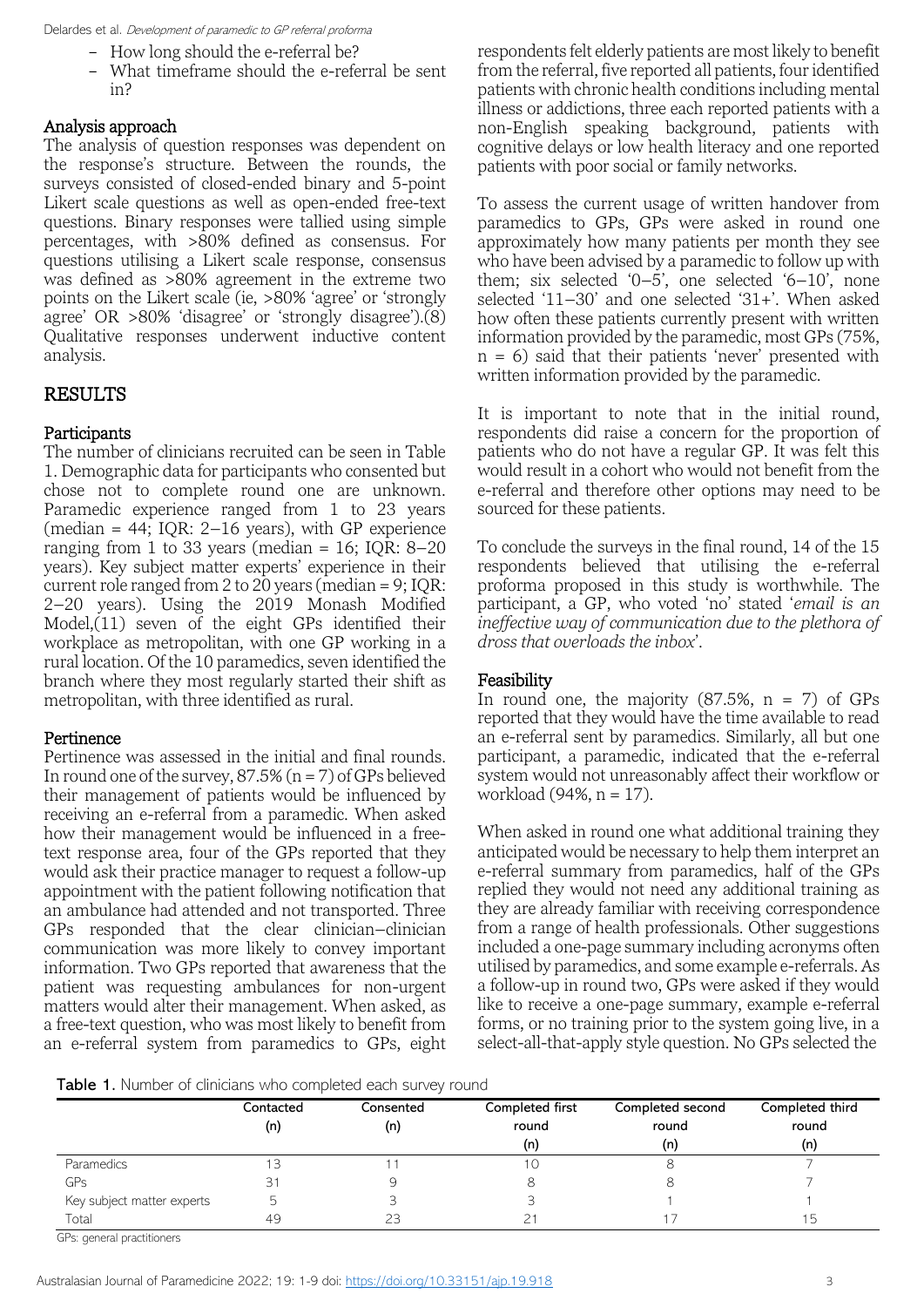

ECG: electrocardiogram.

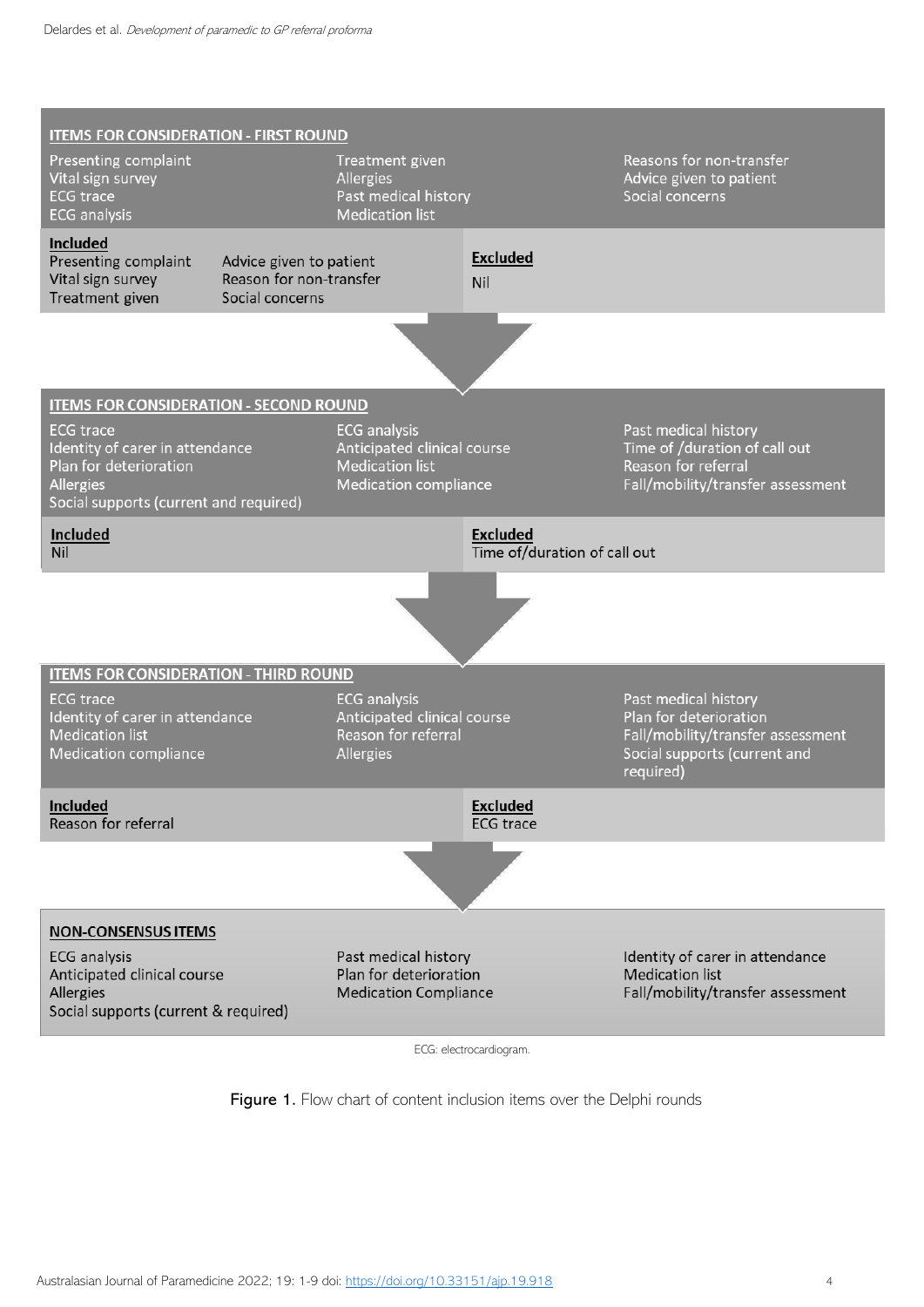Table 2. Participant preference for mode of delivery throughout each round

| Options displayed                                                                                                                                                                                                 | Round one<br>$(\%)^a$ | Round two<br>$(\%)^{\rm b}$ | Round three<br>$(\%)^b$ |
|-------------------------------------------------------------------------------------------------------------------------------------------------------------------------------------------------------------------|-----------------------|-----------------------------|-------------------------|
| Paramedic uploads the e-referral to the patients' MyHealth record.                                                                                                                                                | 38                    | 29                          | 40                      |
| Sent by secure, encrypted email to GP (with an option to manually<br>enter email address or select from a pre-defined list).                                                                                      | 14                    | 53                          | 60                      |
| Paramedic uploads e-referral PDF onto a cloud service where a unique<br>password is generated and given to the patient. Patient is then able to<br>share that e-referral with their GP by providing the password. | 10                    | Fliminated                  | Fliminated              |
| Other (free-text entry).                                                                                                                                                                                          | 38                    | N/A <sup>c</sup>            | N/A <sup>c</sup>        |
| Fax from paramedic branch to GP office.                                                                                                                                                                           | N/A <sup>c</sup>      | 29                          | 47                      |
| Secure messaging systems that integrate disparate information<br>between clinical software and comply with HL7, the international<br>المتمادح والمنتجب والمتحدث والمتواط والمتحالف والمناقص                       | N/A <sup>c</sup>      | 24                          | 47                      |

standards for message sharing.

GP: general practitioner; N/A: not applicable; <sup>a</sup>Percentage of votes; <sup>b</sup>Percentage of votes 'effective' or 'extremely effective' <sup>a</sup>Option not presented to participants in that round.

option of no training. Three of the eight GPs indicated they would like to view example e-referral forms and all GPs selected the one-page summary option.

#### Content

In round one of the surveys, participants were provided with a range of options based on the topics currently recorded in Ambulance Victoria ePCRs, as well as a freetext section for suggestions of new topics, which were added into the items for consideration in the following round. Figure 1 shows which items reached the  $> 80\%$ consensus for inclusion over the three rounds: presenting complaint, vital sign survey, treatment given, advice given to patient, reason for non-transfer, social concerns, and reason for referral.

## Presentation

*How should the e-referral be shared?*

Questions relating to mode of delivery remained contentious, with no consensus able to be gained. In the first round, participants were asked to choose between three suggested methods or suggest an alternate method. In subsequent rounds participants were asked to indicate on a 5-point Likert scale how effective they believed each method would be. Paramedics showed a clear preference for emailing an e-referral due to the difficulty of physically accessing fax machines during their shifts, while GPs insisted that faxing is the most dependable and practicable solution. In the final round the digital health expert reported that it is possible to email-to-fax documents remotely from the laptops paramedics have access to, with very little burden placed upon the paramedics themselves. Full results are shown in Table 2.

As the intended recipients of an e-referral tool, GPs were asked to indicate how likely they were to review an ereferral of various lengths. While the most common overall response was neutral, GPs indicated they are more likely to read e-referrals that are shorter in length. The results are displayed in full in Figure 2.

*How soon after attending a patient should an ereferral be shared with the patient's GP?* 

In round one, all participants were asked to select when the e-referral should be shared from the paramedic to the GP from three options or enter free text with their own suggestion. In round two, the possible answers were amended to include the two most popular options from round one as well as the two most suggested responses within the free-text section. They were then asked to select how appropriate each option was on a 5-point Likert scale from 'unacceptable' to 'optimal'. The three most popular options were then presented to participants in round three with respondents asked to rate them as 'unacceptable', 'acceptable' or 'optimal'. As can be seen in Table 3, participants indicated that 'as soon as practically possible, within the same day' was the most optimal time frame.

# Final proforma recommendations

The final proforma developed as a result of this research can be found in Supplementary Materials. The proforma includes the content items that reached consensus, as well as agreed presentation requirements in regard to length and time of referral submission.



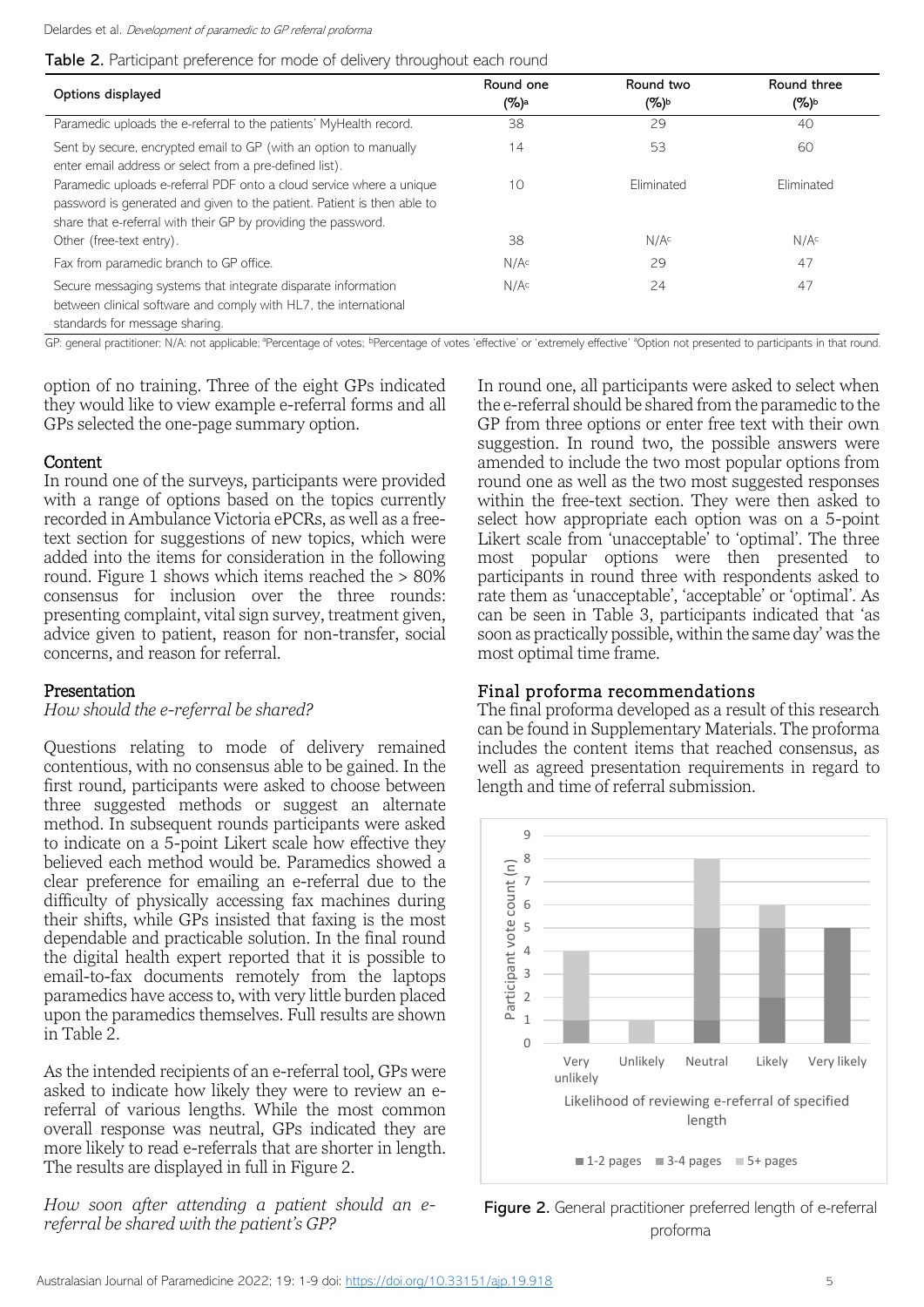Table 3. When should the e-referral be sent from paramedic to GP?

| Options available                                    | Round one<br>$(\%)^a$ | Round two<br>$(\%)^{\text{b}}$ | Round three<br>(%)b |
|------------------------------------------------------|-----------------------|--------------------------------|---------------------|
| Within an hour of patient contact                    | 38                    | 18                             | 40                  |
| Prior to the paramedic leaving the scene             | 24                    | 12                             | Eliminated          |
| Within four hours of patient contact                 | 14                    | Eliminated                     | Eliminated          |
| As soon as practically possible, within the same day | N/A                   | 35                             | 80                  |
| Prior to the suggested time of GP follow-up          | N/A                   | 18                             | 40                  |

GP: general practitioner; N/A: not applicable; <sup>a</sup>Percentage of votes; <sup>b</sup>Percentage of votes 'optimal'

# DISCUSSION

The aim of this project was to develop an e-referral proforma via a Delphi technique. With the input from paramedics, GPs and other key subject matter experts, a final proforma was developed that can be used to support handover of patients' clinical information for non-transported patients. Participants believed utilising the e-referral proforma proposed in this study is worthwhile and would not unreasonably affect their workflow or workload.

## Pertinence

Despite GPs and paramedics recognising the value of communication between their respective professions, GPs and paramedics are not regularly communicating about their patients. Internationally, reported ambulance non-transport rates vary greatly from 3.7– 93.7%, and between 2008 and 2015 Ambulance Victoria's non-transport rate was 23.2%.(12) This indicates a significant number of patients are currently being diverted away from hospital EDs. The Ambulance Victoria Best Care Framework specifies that one of their goals is 'connectedness' where 'everyone involved [is] on the same page with the care plan … and kept in the information loop'.(13) The results of this study suggest that both GPs and paramedics believe e-referral of patients from paramedics to GPs will be valuable to improving the delivery of healthcare to patients, particularly vulnerable patient groups. In addition, communication between paramedics and GPs could influence patient management. There was some concern that a proforma such as that developed in this research, may not meet the needs of all in the community, as some people do not have a regular GP. While this will apply to some patients encountered, 97.5% of Australians over the age of 45 have a usual GP or usual place of care (14) and with no referral process currently in place, the proforma will provide a better process for a large proportion of the community.

# Feasibility

The results of this study did suggest that the introduction of an e-referral between paramedics and GPs is feasible and would not greatly add to the workload of either clinical group. Although no research could be found investigating whether GPs do or do not have the capacity in their work day to read e-referrals, there has been some discussion suggesting the increase in electronic health records may actually add to the stress of a physician.(15) This discussion did suggest that physicians were more likely to report satisfaction with the electronic health record if it was brief and only contained essential clinical

information. These findings are in line with our results for the e-referral, with participants suggesting that the brief e-referral would be feasible for their workload. Considering that most respondents affirmed that they would have the time and ability to participate in an ereferral process, and the large number of patients likely to be positively affected by this implementation, the operation of an e-referral process is both pertinent and feasible.

## Presentation

The topic that remained the most contested between participants regarded mode of delivery. This research found that although paramedics preferred to email the ereferral, GPs preferred to receive the referral via fax. In 2018, a coronial report referred to faxing in the medical profession as an 'antiquated and unreliable means of communication' and recommended that faxing as a means of communicating should be phased out as a matter of priority.(16) Considering the move to digitalisation of healthcare with financial incentives such as the Practice Incentives Program eHealth Incentive easing the economic burden of practices engaging in this digital shift, the strong GP preference for fax was unexpected to the researchers.(17) The RACGP has recognised that despite 80% of surveyed GPs wanting to increase the number of letters they send and receive electronically, there are several barriers to moving from faxed referrals to e-referrals, pre-dominantly the lack of peers using e-referral systems, software flaws and privacy concerns.(18) These concerns were prevalent in the GP cohort engaged in this study. Within our study, and more broadly within healthcare, it is unclear how best to transition GPs from the familiarity of fax towards more modern communication methods without adversely impacting on patient care. The ability of the current ePCR system used by Ambulance Victoria to email-to-fax offers a potentially reasonable compromise for delivery of the e-referral that is portable for paramedics and allows GPs to receive the information in their preferred manner as an interim solution.

## Content

The e-referral proforma designed in this study is a relevant and acceptable format that can be implemented to improve patient care. The researchers are unaware of any published collaborative research between paramedics and GPs regarding developing a referral system suitable for both clinicians prior to this paper. Substantially more literature exists evaluating hospital discharge summaries provided to GPs, including the National Guidelines for On-Screen Presentation of Discharge Summaries (NGOSPDS) published by the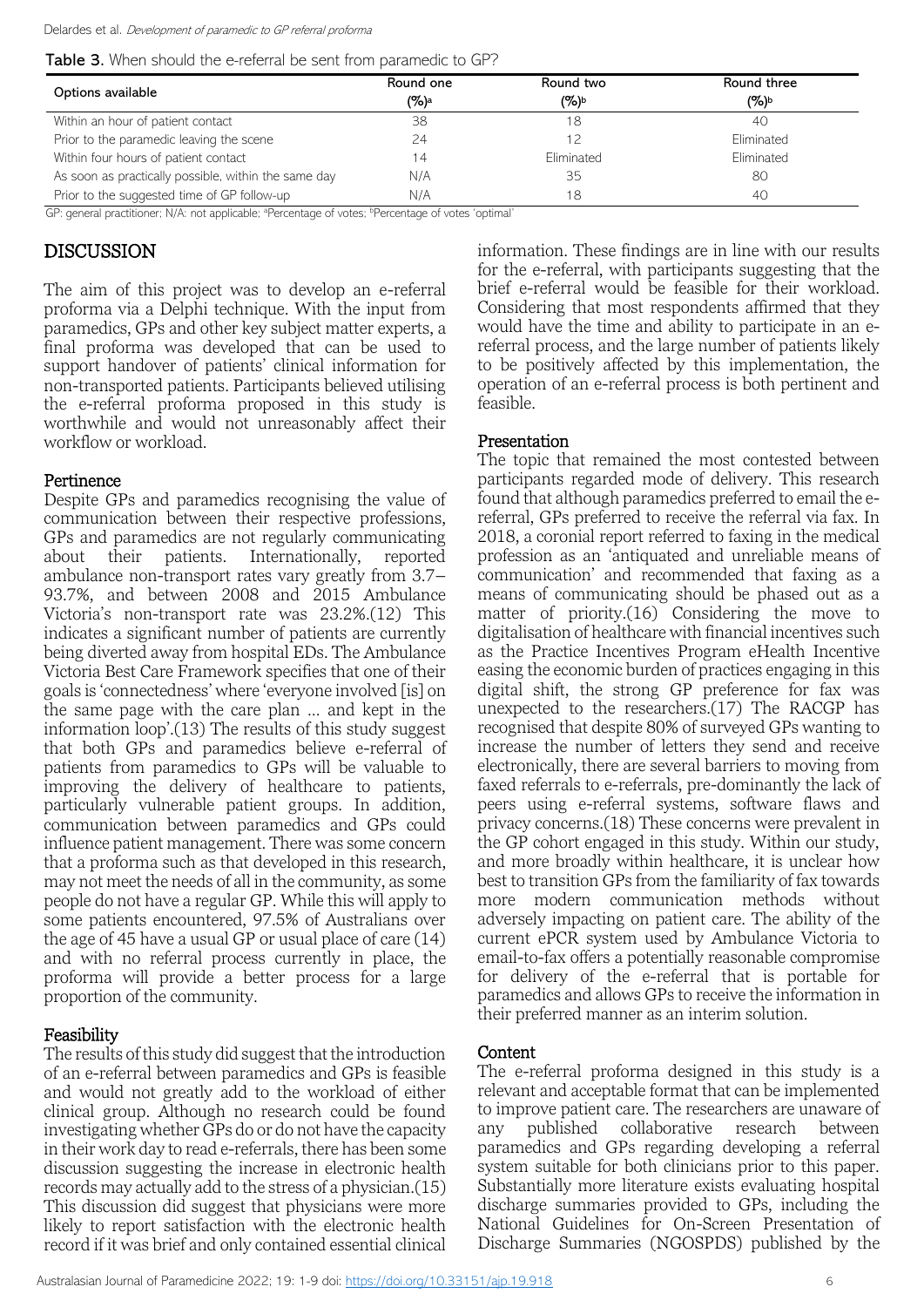Australian Commission on Safety and Quality in Health Care in 2017.(4,7,19–21) Our pilot tool would follow a similar layout to the NGOSPDS, with the allergies and medications sections omitted and recommendations for follow-up adapted to better align with paramedic practice as paramedics will not be recommending any changes to patient medications or diagnosing allergies, as these actions fall outside the paramedic scope of practice. The e-referral should contain the patients' identifying information, presenting complaint, social concerns, vital sign survey, any management or advice given to the patient and conclude with the reason for referral. It should be clearly stated if the choice of nontransport to ED was the patient's or the paramedic's recommendation.

#### Strengths

A considerable asset of this study is the recruitment of both the likely end-users of the proforma, as well as the policymakers within this domain. This allowed us to create a tool that combines the needs of the core stakeholders, hopefully increasing uptake through proactive co-creation and designing our proforma within the limits of described organisational readiness.(22)

#### Limitations

Participants were provided with confidentiality of their responses, making it impossible to be sure that each participant in round three had participated in rounds one and two. It is unclear how it would affect the data if participant contamination has occurred, however a recent study investigating the effect of invitation approach on the response rate and final outcome of a Delphi survey affirmed that inviting panel members who missed a round to a subsequent round leads to a better representation of the originally invited panel without influencing the final outcome of the Delphi study.(23) An analysis of the subsequent round response-rates of 31 Delphi studies showed response rates varying between 45 and 100%, typically with retention of 80% or more participants per round, which aligns with our retention rates.(24)

#### Implications

This research has developed an e-referral proforma that has the potential to enable direct, asynchronous communication between paramedics and GPs, for patients not transferred by paramedics. By increasing communication between paramedics and GPs, greater cohesion between the two professions may be seen. While paramedics are well integrated into the space of emergency medicine, their increased role in the domain of general practice has not yet seen similar integration.

There is currently a sparsity of research regarding paramedic–GP communication which reflects a lack of real-life collaboration. GPs remain at the core of community healthcare, and as paramedicine continues to move further into the community healthcare space, it becomes increasingly vital that the paramedic and GP professions are more closely integrated. Our proforma offers a tool to support this ongoing relationship between the professions.

Involving GPs in discharging patients from hospitals has been shown to reduce a range of patient risks, most notably readmission.(25–30) It is hoped by the research team that actively involving GPs in the ongoing care of patients who present to paramedics and do not require hospital care at that time will reduce the ongoing risk of hospital admission for those patients.

# CONCLUSION

As paramedic practice continues to overlap with primary healthcare, it is essential that patients who are not transported to EDs are provided with adequate followup from their GP. At present, there is no system in place to facilitate communication between paramedics and GPs to support this, and ad-hoc methods are relied upon. This research utilised stakeholders' knowledge and beliefs to develop a potential e-referral format that enables communication from paramedics to GPs to support informational continuity of care. Maintaining informational continuity of care is essential to providing safe and effective healthcare, and as such supporting this information transfer in a structured and feasible manner is proposed to improve patient safety.

## COMPETING INTERESTS

The authors declare no competing interests. Each author of this paper has completed the ICMJE conflict of interest statement.

#### Funding

This project was undertaken as part of an honours project, with no funding, financial incentives or grants received.

#### ACKNOWLEDGEMENTS

The authors are grateful to Ric (Frederic) Bouvier and his family, for the support and inspiration in completing this research.

## REFERENCES

- 1. Australian Medical Association. Safe handover: safe patients. Guidance on clinical handover for clinicians and managers. 2006.<br>ABN: 37 008 426 793. Available from: ABN: 37 008 426 793. Available from: [https://ama.com.au/sites/default/files/documents/Clinical\\_Ha](https://ama.com.au/sites/default/files/documents/Clinical_Handover_0.pdf) [ndover\\_0.pdf.](https://ama.com.au/sites/default/files/documents/Clinical_Handover_0.pdf)
- 2. Australian Health Practitioner Regulation Agency. Code of conduct (interim). 2014. [https://www.paramedicineboard.gov.au/Professional](https://www.paramedicineboard.gov.au/Professional-standards/Codes-guidelines-and-policies/Code-of-conduct.aspx)
	- [standards/Codes-guidelines-and-policies/Code-of-conduct.aspx](https://www.paramedicineboard.gov.au/Professional-standards/Codes-guidelines-and-policies/Code-of-conduct.aspx)
- 3. Delardes B, McLeod L, Chakraborty S, Bowles K-A. What is the effect of electronic clinical handovers on patient outcomes? A systematic review. Health Informatics J 2020;26(4):2422-34.
- 4. Murphy S, Lenihan L, Orefuwa F, Colohan G, Hynes I, Collins C. Electronic discharge summary and prescription: improving communication between hospital and primary care. Ir J Med Sci 2017;186(2):455–9.
- 5. Ehnbom E, Raban M, Walter S, Richardson K, Westbrook J. Do electronic discharge summaries contain more complete medication information? A retrospective analysis of paper versus electronic discharge summaries. Health Inf Manag J 2014;43(3):4–12.
- 6. O'Leary K, Liebovitz D, Feinglass J, Liss D, Evans D, Kulkarni N, et al. Creating a better discharge summary: improvement in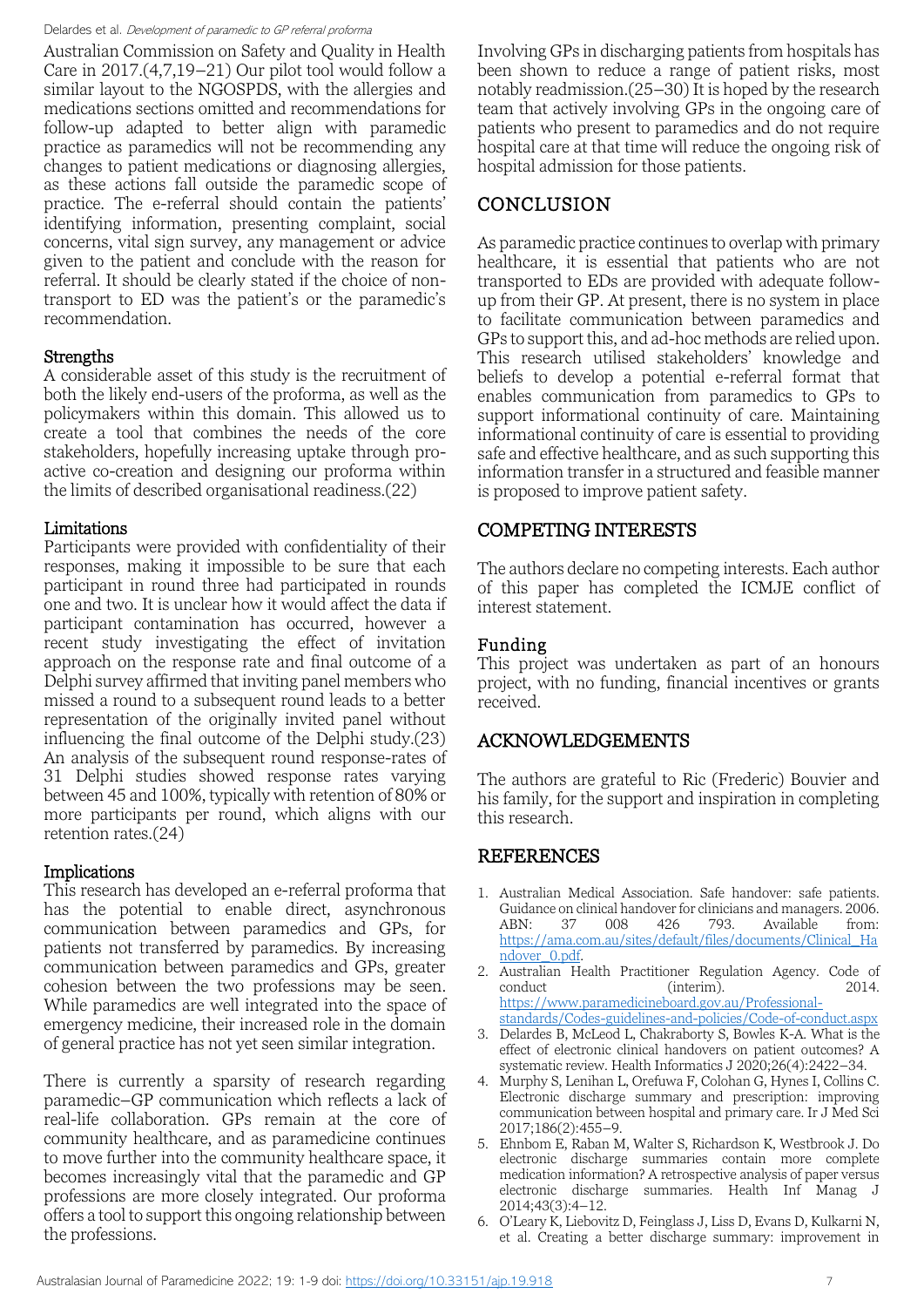quality and timeliness using an electronic discharge summary. J Hosp Med 2009;4(4):219–25.

- 7. Australian Commission on Safety and Quality in Health Care. National guidelines for on-screen presentation of discharge summaries. Sydney: ACSQHC; 2017. Available from: [https://www.safetyandquality.gov.au/publications-and](https://www.safetyandquality.gov.au/publications-and-resources/resource-library/national-guidelines-screen-presentation-discharge-summaries)[resources/resource-library/national-guidelines-screen](https://www.safetyandquality.gov.au/publications-and-resources/resource-library/national-guidelines-screen-presentation-discharge-summaries)[presentation-discharge-summaries.](https://www.safetyandquality.gov.au/publications-and-resources/resource-library/national-guidelines-screen-presentation-discharge-summaries)
- 8. Boulkedid R, Abdoul H, Loustau M, Sibony O, Alberti C. Using and reporting the Delphi method for selecting healthcare quality indicators: a systematic review. PLoS One 2011;6(6):e20476. doi: 10.1371/journal.pone.0020476.
- 9. Jorm A. Using the Delphi expert consensus method in mental health research. Aust N Z J Psychiatry 2015;49(10):887–97.
- 10. Meskell P, Murphy K, Shaw D, Casey D. Insights into the use and complexities of the Policy Delphi technique. Nurse Res 2014;21(3):32–9.
- 11. Australian Government, Department of Health. The Modified 2019. Available [http://www.health.gov.au/internet/main/publishing.nsf/conte](http://www.health.gov.au/internet/main/publishing.nsf/content/modified-monash-model) [nt/modified-monash-model.](http://www.health.gov.au/internet/main/publishing.nsf/content/modified-monash-model)
- 12. Andrew E, Nehme Z, Cameron P, Smith K. Drivers of increasing emergency ambulance demand. Prehosp Emerg Care 2020;24(3):385. doi: 10.1080/10903127.2019.1635670.
- 13. Ambulance Victoria. Best care: every patient, every time. Doncaster, VIC; 2018.
- 14. Australian Institute of Health and Welfare. Proportion of patients aged 45 and over with a usual GP. 2016. [https://www.aihw.gov.au/reports/primary-health](https://www.aihw.gov.au/reports/primary-health-care/coordination-of-health-care-experiences-2016/data)[care/coordination-of-health-care-experiences-2016/data](https://www.aihw.gov.au/reports/primary-health-care/coordination-of-health-care-experiences-2016/data)
- 15. Downing NL, Bates DW, Longhurst CA. Physician burnout in the electronic health record era: are we ignoring the real cause? Ann Intern Med 2018;169(1):50–1.
- 16. Inquest into the death of: Mettaloka Malinda Halwala [COR 2015 5857]. Available from: [https://www.coronerscourt.vic.gov.au/sites/default/files/2018-](https://www.coronerscourt.vic.gov.au/sites/default/files/2018-12/mettalokamalindahalwala_585715.pdf) [12/mettalokamalindahalwala\\_585715.pdf.](https://www.coronerscourt.vic.gov.au/sites/default/files/2018-12/mettalokamalindahalwala_585715.pdf)
- 17. Australian Digital Health Agency. Practice incentives program (PIP) eHealth incentive. 2019. Available from: [https://www.myhealthrecord.gov.au/for-healthcare](https://www.myhealthrecord.gov.au/for-healthcare-professionals/practice-incentives-program#:~:text=The%20Practice%20Incentives%20Program%20eHealth,administration%20processes%20and%20patient%20care)[professionals/practice-incentives](https://www.myhealthrecord.gov.au/for-healthcare-professionals/practice-incentives-program#:~:text=The%20Practice%20Incentives%20Program%20eHealth,administration%20processes%20and%20patient%20care)[program#:~:text=The%20Practice%20Incentives%20Program%](https://www.myhealthrecord.gov.au/for-healthcare-professionals/practice-incentives-program#:~:text=The%20Practice%20Incentives%20Program%20eHealth,administration%20processes%20and%20patient%20care) [20eHealth,administration%20processes%20and%20patient%20](https://www.myhealthrecord.gov.au/for-healthcare-professionals/practice-incentives-program#:~:text=The%20Practice%20Incentives%20Program%20eHealth,administration%20processes%20and%20patient%20care)
- [care.](https://www.myhealthrecord.gov.au/for-healthcare-professionals/practice-incentives-program#:~:text=The%20Practice%20Incentives%20Program%20eHealth,administration%20processes%20and%20patient%20care) 18. Hughes C, Allen P, Bentley M. eReferrals: why are we still faxing? Aust J Gen Pract 2018;47:50–7.
- 19. Greer R, Liu Y, Crews D, Jaar B, Rabb H, Boulware L. Hospital discharge communications during care transitions for patients

with acute kidney injury: a cross-sectional study. BMC Health Serv Res 2016;16:449. doi: 10.1186/s12913-016-1697-7.

- 20. Clanet R, Bansard M, Humbert X, Marie V, Raginel T. Revue systématique sur les documents de sortie d'hospitalisation et les attentes des médecins généralistes. [Systematic review of hospital discharge summaries and general practitioners' wishes]. Sante Publique 2015;27(5):701–11.
- 21. Axon R, Penney F, Kyle T, Zapka J, Marsden J, Zhao Y, et al. A hospital discharge summary quality improvement program featuring individual and team-based feedback and academic detailing. Am J Med Sci 2014;347(6):472–7.
- 22. Nilsen ER, Stendal K, Gullslett MK. Implementation of eHealth technology in community health care: the complexity of stakeholder involvement. BMC Health Serv Res 2020;20(1):395. doi: 10.1186/s12913-020-05287-2.
- 23. Boel A, Navarro-Compán V, Landewé R, van der Heijde D. Two different invitation approaches for consecutive rounds of a Delphi survey led to comparable final outcome. J Clin Epidemiol 2021;129:31–9.
- 24. Gargon E, Crew R, Burnside G, Williamson PR. Higher number of items associated with significantly lower response rates in COS Delphi surveys. J Clin Epidemiol 2019;108:110–20.
- 25. Bricard D, Or Z. Impact of early primary care follow-up after discharge on hospital readmissions. Eur J Health Econ 2019;20(4):611–23.
- 26. Rytter L, Jakobsen HN, Rønholt F, Hammer AV, Andreasen AH, Nissen A, et al. Comprehensive discharge follow-up in patients' homes by GPs and district nurses of elderly patients. A randomized controlled trial. Scand J Prim Health Care 2010;28(3):146–53.
- 27. Rayan-Gharra N, Shadmi E, Tadmor B, Flaks-Manov N, Balicer RD. Patients' ratings of the in-hospital discharge briefing and post-discharge primary care follow-up: the association with 30 day readmissions. Patient Educ Couns 2019;102(8):1513–9.
- 28. Brooke BS, Stone DH, Cronenwett JL, Nolan B, DeMartino RR, MacKenzie TA, et al. Early primary care provider follow-up and readmission after high-risk surgery. JAMA Surg 2014;149(8):821–8.
- 29. Ross TD, Dvorani E, Saskin R, Khoshbin A, Atrey A, Ward SE. Temporal trends and predictors of thirty-day readmissions and emergency department visits following total knee arthroplasty in Ontario between 2003 and 2016. J Arthroplasty 2020;35(2):364–70.
- 30. Misky GJ, Wald HL, Coleman EA. Post-hospitalization transitions: examining the effects of timing of primary care provider follow-up. J Hosp Med 2010;5(7):392–7.